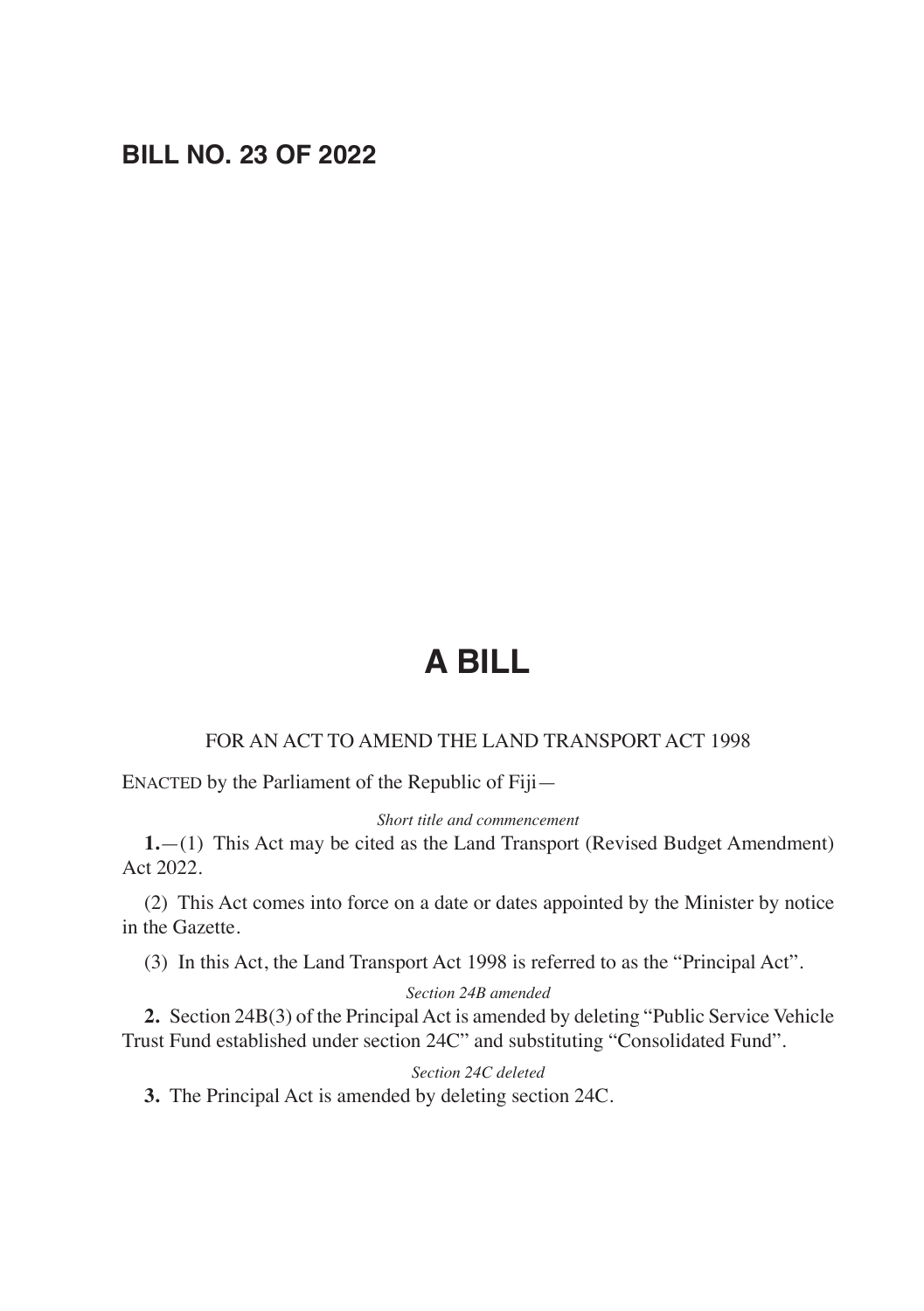#### *Section 65 amended*

- **4.** Section 65 of the Principal Act is amended by—
	- *(a)* in subsection (2)*(d)*(i), deleting "between 2" and substituting "at"; and
	- *(b)* in subsection  $(3)$ 
		- (i) in paragraph *(a)*
			- (A) in subparagraph (i) after ";", deleting "or";
			- (B) in subparagraph (ii) after ";", inserting "or"; and
			- (C) after subparagraph (ii), inserting the following new subparagraph—
				- "(iii) shuttle service, which is a service within a suburb to meet the needs of passengers on a regular basis, subject to terms and conditions as prescribed by regulations;"; and
		- (ii) in paragraph *(c)*, deleting "between" and substituting "at".

### *Section 67 deleted*

**5.** The Principal Act is amended by deleting section 67.

#### *Section 74 amended*

**6.** Section 74 of the Principal Act is amended by deleting subsection (3) and inserting the following new subsections—

 "(3) The Authority must take reasonable steps to identify and notify the owner of the motor vehicle or trailer and any person who has a financial interest pursuant to the Personal Property Securities Act 2017, before disposing of the motor vehicle or trailer under subsection (2).

 (4) If a sale of motor vehicle or trailer under this section provides a greater amount than is necessary to defray expenses of the removal and storage of the motor vehicle or trailer, and the motor vehicle or trailer has a financial interest or charge held against it, the Authority must, in consultation with the financial interest holder and subject to any other written law, defray such expenses.

(5) If there is no financial interest or charge on the motor vehicle or trailer, the balance must be held for 3 months and if not claimed by the owner within that period, must be paid into the funds of the Authority.

 (6) If a sale of motor vehicle or trailer under this section provides a lesser amount than is necessary to defray expenses of the removal and storage of the motor vehicle or trailer, and the motor vehicle or trailer has a financial interest or charge held against it, the Authority must, in consultation with the financial interest holder and subject to any other written law, defray such expenses.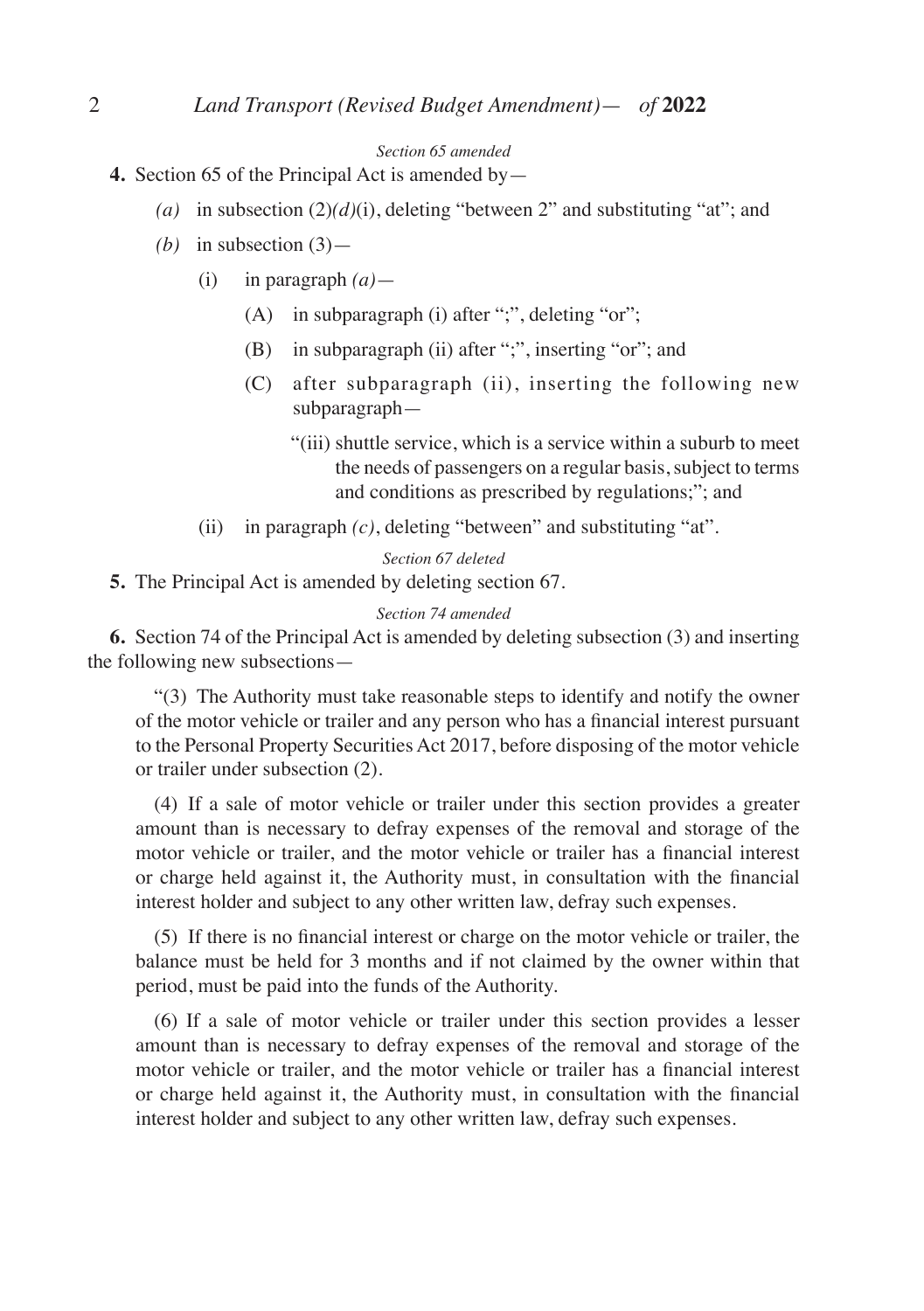(7) If there is no financial interest or charge on the motor vehicle or trailer, the Authority may defray its expenses and may make further claims on the owner of the motor vehicle or trailer.".

#### *Schedule amended*

- **7.** The Schedule to the Principal Act is amended in the third column by—
	- *(a)* deleting the prescribed penalty for section 53(5) and substituting the following—
		- "*(a)* First offence \$500/ 3 months imprisonment
			- *(b)* Second offence \$1000/ 6 months imprisonment
		- *(c)* Third or subsequent offence \$2000/ 12 months imprisonment";
	- *(b)* in the prescribed penalty for section 62(4) after paragraph *(b)*, inserting the following new paragraph—
		- "*(c)* Third or subsequent offence \$2000/ 12 months imprisonment"; and
	- *(c)* in the prescribed penalty for section 65(4) after paragraph *(b)*, inserting the following new paragraph—
		- "*(c)* Third or subsequent offence \$2000/ 12 months imprisonment".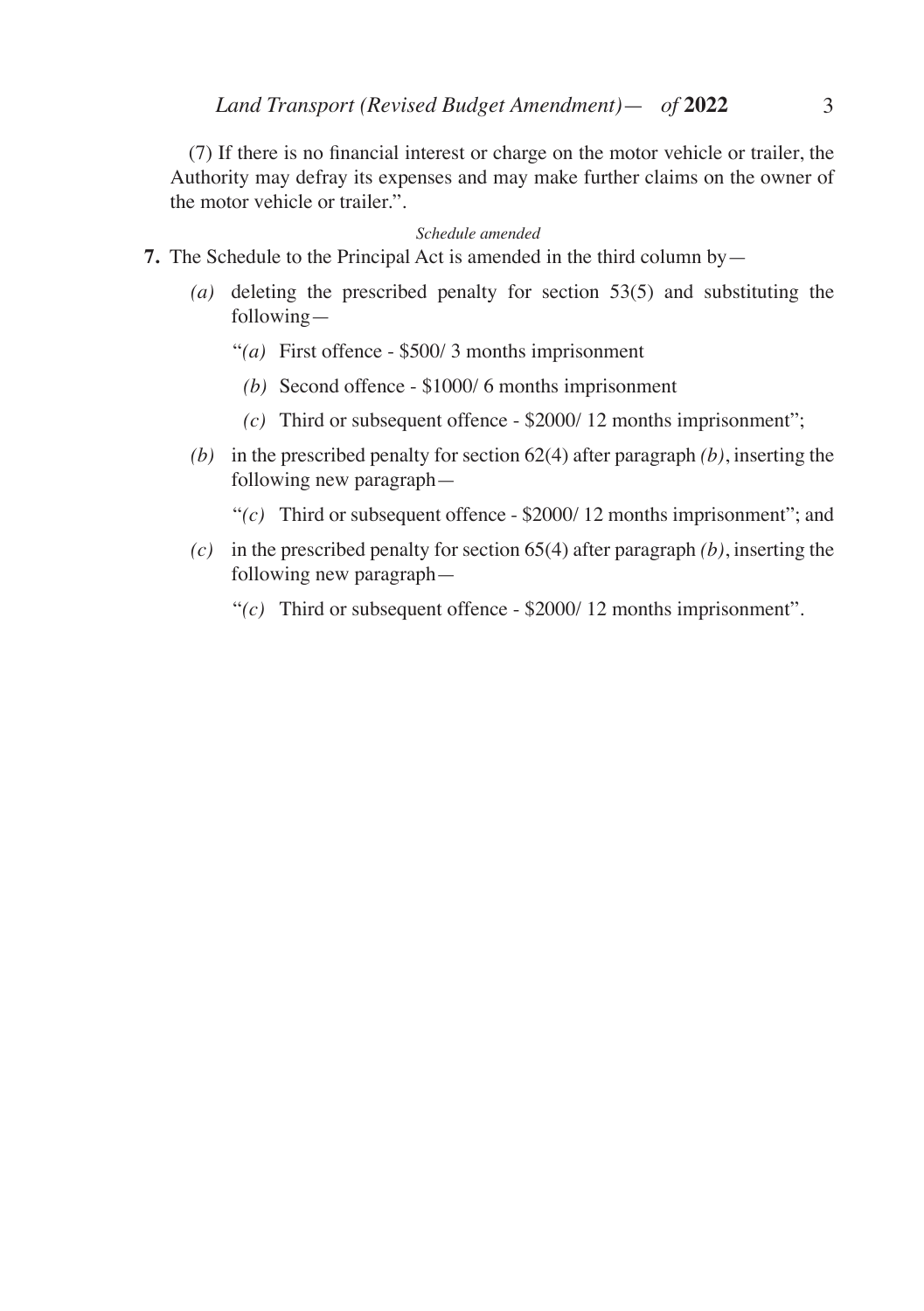*Office of the Attorney-General Suvavou House Suva March 2022*

# LAND TRANSPORT (REVISED BUDGET AMENDMENT) BILL 2022 **EXPLANATORY NOTE**

*(This note is not part of the Bill and is intended only to indicate its general effect)*

## **1.0 BACKGROUND**

- 1.1 The Land Transport Act 1998 (**'Act'**) provides for *inter alia* the regulation of the registration and use of vehicles and the enforcement of traffic laws.
- 1.2 The Land Transport (Revised Budget Amendment) Bill 2022 (**'Bill'**) seeks to amend the Act to provide for the Public Service Vehicle Levy (**'PSV Levy'**) to be paid into the Consolidated Fund. The PSV Levy will replace *inter alia* the current base fees paid by taxi permit holders.
- 1.3 The Bill also amends the Act to introduce shuttle services within suburban areas.
- 1.4 The Bill further provides penalty fines for fixed penalty offences in relation to the use of a vehicle contrary to licence conditions, unlicensed public service vehicles and operating a public service vehicle without a permit.

## **2.0 CLAUSES**

- 2.1 Clause 1 of the Bill provides for the short title and commencement. If passed by Parliament, the amending legislation will come into force on a date or dates appointed by the Minister by notice in the Gazette.
- 2.2 Clause 2 of the Bill amends section 24B(3) to provide that the Public Service Vehicle Levy is to be paid into the Consolidated Fund.
- 2.3 Clause 3 of the Bill amends the Act by deleting section 24C to align to the amendment in clause 2 of the Bill.
- 2.4 Clause 4 of the Bill amends section 65 to allow a road permit holder to conduct regular service from any terminating point.
- 2.5 Clause 4 of the Bill also amends section 65 of the Act to provide for shuttle services which is a service specifically to be provided within suburban areas.